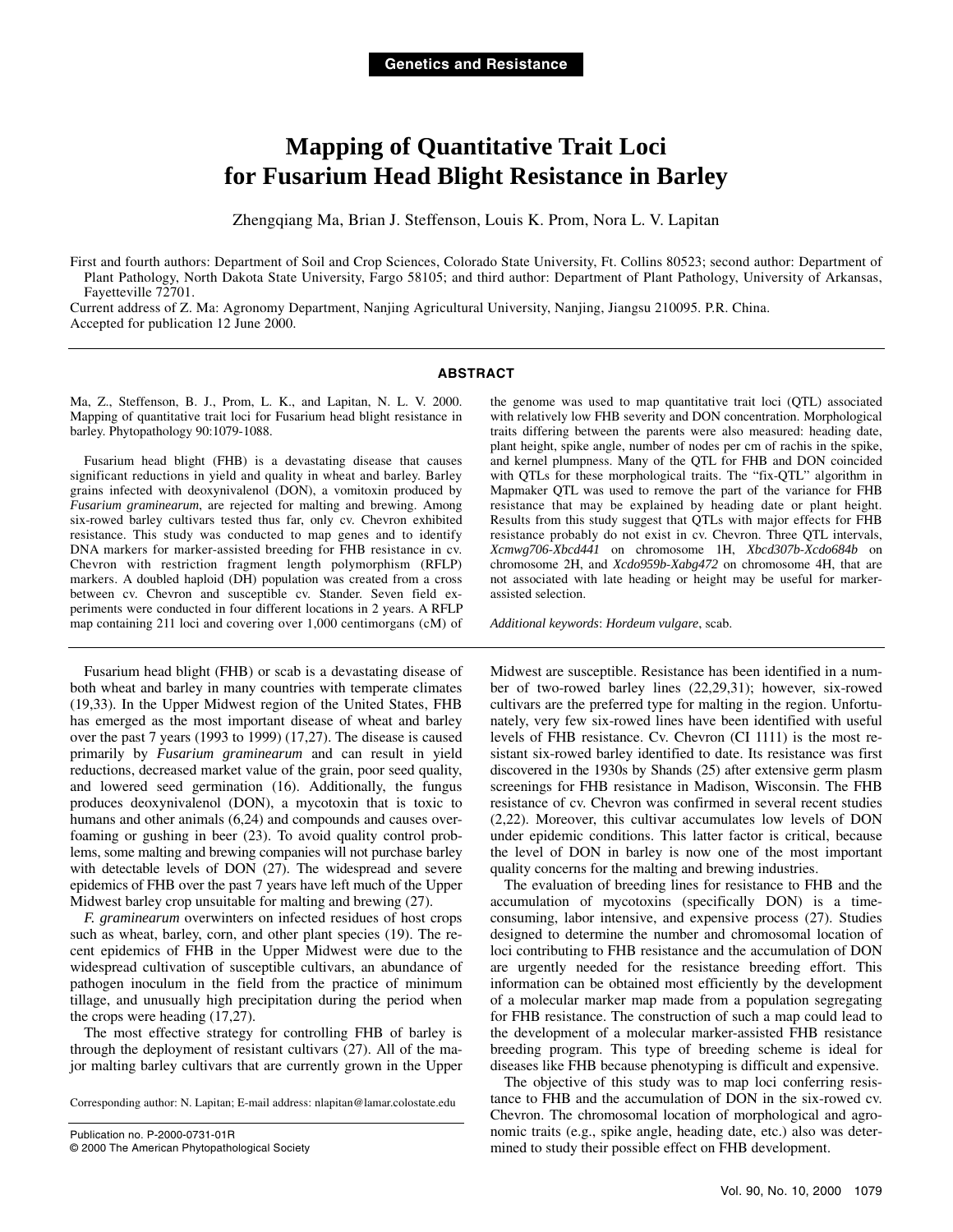## **MATERIALS AND METHODS**

**Plant materials.** A single plant selection of the FHB resistant cv. Chevron was used as the female in a cross with cv. Stander (PI 564743), a susceptible malting barley cultivar from the Upper Midwest. One hundred forty-seven doubled haploid (DH) progeny were produced from cvs. Chevron–Stander  $F_1$  plants using the *Hordeum bulbosum* technique (1). These DH progeny were provided by P. M. Hayes at Oregon State University, Corvallis.

**Disease assessment and mycotoxin assays.** Parents and DH progeny were assessed for FHB severity (in percent) in seven environments at four different locations in 1996 and 1997: Langdon, North Dakota in both 1996 (environments L96a and L96b) and 1997 (L97a and L97b), Fargo, North Dakota in 1997 (F97), St. Paul, Minnesota in 1996 (StP96), and Hangzhou, China in 1997 (H97). DON accumulation (in parts per million) was also measured in all environments, except StP96. A randomized complete block design with two replicates each was used in environments L96a and StP96 with the parents and 143 and 90 DH lines, respectively. Entries in these environments were planted in hill plots (10 to 20 seeds) spaced 0.33 cm apart in two adjacent rows. The planting for environment L96b, using the same 143 DH lines as in L96a, was made 14 days after the planting for environment L96a and without replication. The same 143 DH lines also were used for field trials in F97 with two replications, and in nonreplicated field trials in L97a and L97b. One hundred and forty-one DH lines were evaluated in a nonreplicated field trial in H97. In 1997, all entries were planted in 1.0-m rows. The omission of DH lines from some field experiments was due to low seed amounts. Planting, maintenance of plots, and inoculation protocols were followed as described by Prom et al. (22). Four group two isolates of *F. graminearum* (KB-171, KB-172, KB-173, and KB-176) were used as inoculum in the North Dakota nurseries. Local isolates were used in St. Paul and in China. Disease assessments were made when the parents and individual DH lines were at the mid-dough stage of development (growth stages 84 to 86) (34). The percent severity of FHB was determined by counting the number of infected kernels (those with greater than one-fourth of their surface area showing disease symptoms) and dividing that quantity by the total number of kernels in that spike multiplied by 100 (22). These assessments were made on 10 to 20 randomly selected spikes per plot as described by Prom et al. (22). When the plants were mature, all spikes from each plot were harvested, dried, threshed, and cleaned. DON assays were made according to the method developed by Tacke and Casper (28). For this assay, a random 6-g sample of seed was used from each parent and DH line (21). DON assays were not made from plants in the StP96 environment.

**Morphological and agronomic trait assessment.** Various morphological (especially spike characters) and agronomic traits may affect the development of FHB on plants in the field (27). To determine the possible contribution of such factors on FHB severity, assessments were made on heading date (environments L96a, L96b, StP96, L97a, L97b, F97, and H97), plant height (L96a, L97a, L97b, F97, and H97), spike angle (F-GH98; GH refers to greenhouse), kernel plumpness (F-GH98), and the number of nodes per cm of rachis in the spike (kernel density; F-GH98). Heading date was defined as the number of days from planting to when 50% of the plants in a plot had emerged spikes. Plant height was the number of centimeters from the ground to the tip of the spike, excluding the awns. Spike angle and the number of nodes per centimeter of rachis were determined on the parents and a set of 150 DH lines (143 lines were the same as those used for measuring FHB severity and DON accumulation) grown under the controlled conditions of the greenhouse in 1998. Spike angle was rated at maturity on a scale of 1 to 3: spikes bending less than 45° from vertical were scored as 1; spikes bending from 45 to 120° from vertical were scored as 2; and spikes bending greater than 120° from vertical were scored as 3. The number of nodes per centimeter of rachis was measured on four randomly selected spikes for each parent and DH line. Kernel plumpness (size) also was assessed in the DH population to determine whether FHB resistance from cv. Chevron, with extremely thin kernels, could be combined with the plump kernel character of cv. Stander. Kernel plumpness is an important quality factor in malting barley and was defined as the percentage (by weight) of a 10-g sample retained on a  $2.38 \times 19.05$  mm slotted sieve after shaking for 30 s on a Niagra sample grader (S. Howes Co. Inc., Silver Creek, NY). This character was assessed on plants grown in the greenhouse (F-GH98) to avoid the possible confounding effects of disease on kernel size.

**Construction of a framework molecular marker map.** DNA extraction and Southern blot analysis were followed as described by Ma and Sorrells (15). Restriction fragment length polymorphism (RFLP) markers previously mapped in barley and wheat were surveyed for polymorphisms between cvs. Chevron and Stander. These markers included the cMWG and MWG (4), ABC and ABG (8), BCD, CDO and WG (5), BG (26) (N. Lapitan, *unpublished data*), and KSU (3) sets. Polymorphic markers were mapped using a population of 147 DH lines. Then, a RFLP map was constructed with MAPMAKER 3.0 (Whitehead Institute, Cambridge, MA) program (11). A  $log_{10}$  odds ratio (LOD) score of 3.0 was used to determine the order of the loci. Mapmaker 2.0 for the Macintosh computer was used for drawing the map.

Barley chromosomes were designated as 1H, 2H, 3H, 4H, 5H, 6H, and 7H in the Triticeae system (13). These chromosome numbers correspond to the original barley chromosome designations of 5, 2, 3, 4, 7, 6, and 1, respectively.

**Statistical analysis and quantitative trait loci mapping.** Statistical analysis was conducted using Data Desk software program (Version 5; Data Description Inc., Ithaca, NY). Data for FHB severity and DON concentration for 65 DH lines in the L97b environment were excluded from the analysis due to lodging. Lodged plants retain moisture longer than unlodged plants and exhibit unusually high levels of FHB and DON (B. Steffenson, *unpublished data*). Data from different environments were analyzed separately. Heritability was estimated based on entry means using the formula  $h^2 = \sigma_g^2 / (\sigma_g^2 + \sigma_e^2 / r)$ , where  $\sigma_g^2$  and  $\sigma_e^2$  are the genotypic and error variance, respectively, and *r* is the number of replications. Pearson correlation coefficients were calculated to assess phenotypic correlation among traits.

Mapmaker quantitative trait loci (QTL) 1.1 was used for QTL localization (12,20). Although composite interval mapping programs are available and have been reported to detect more QTLs (14), we used Mapmaker/QTL because our goal was to obtain a conservative estimate of the most important QTLs (i.e., large effect QTLs) and their chromosomal positions. Mapmaker/QTL also allows detection of additional QTLs not previously detected using the entire map through the "fix QTL" algorithm (described below). A LOD score of 2.0 was used as the threshold for declaring the presence of a QTL, which is equal to an overall significance level of 0.05 in a "sparse map" case (10). The variance explained by a QTL was calculated by the "MAP" command of Mapmaker/ QTL with the map locations of the QTL peaks as the sequence. Mapmaker/QTL was also used to determine the map positions of confidence intervals surrounding each peak, i.e., the boundaries indicating the width of the peak before the LOD score drops to 1.

When there was more than one likelihood peak on the same chromosome, the "fix QTL" algorithm of Mapmaker/QTL was used to determine whether the multiple peaks were caused by one or several QTLs (10). This was done by picking the single most likely QTL based on the LOD score, fixing it in place, and rescanning the genome for other QTLs. QTLs identified in the second-pass scanning are shown in the tables and in Figure 1.

When evidence exists that some part of a phenotypic variance can be explained by another phenotype, the effect of the associ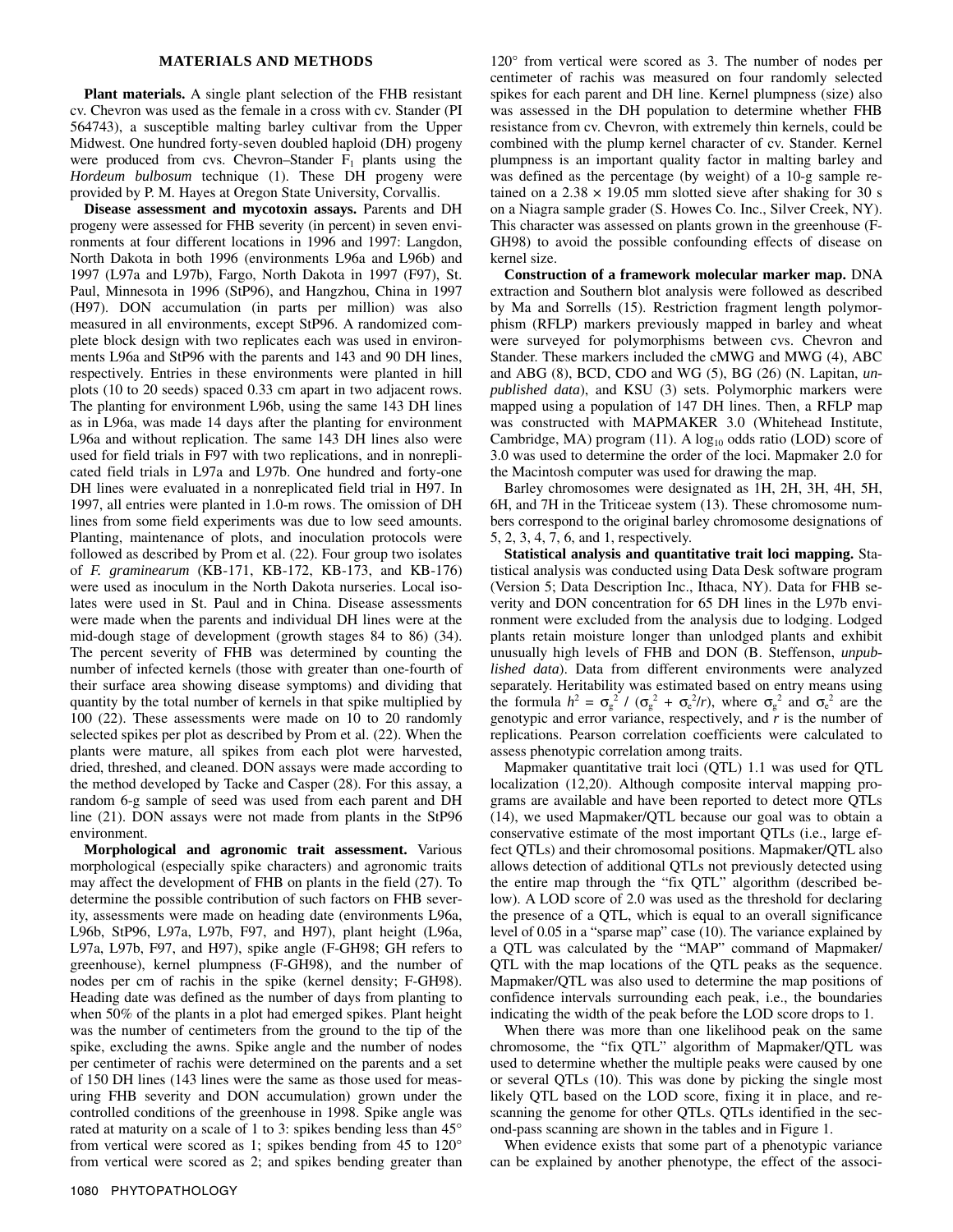ated phenotype can also be fixed in Mapmaker/QTL to identify other QTLs for the trait in question (M. Daly, *personal communication*). Specifically, this analysis was carried out by setting the sequence as "trait", where trait is heading date or height followed by the "scan" command (11). Since heading date and height could affect the low level of FHB in DH lines, second-pass scanning of the genome for FHB QTLs was performed when a significant correlation existed between FHB severity and heading date or height after fixing heading date or height as a covariable. The QTLs obtained from this analysis are referred to as "secondary" QTLs in this study and are shown with two asterisks in Figure 1. The LOD threshold for this analysis was arbitrarily set at a value 1.0 higher than the log-likelihood achieved by mapping only the covariable like a QTL.

## **RESULTS**

**Assessment of disease, morphological, and agronomic traits.** Table 1 shows the means of the parents and the means and ranges of the DH lines for FHB severity, DON concentration, heading date, height, kernel plumpness, spike angle, and number of nodes per centimeter of rachis in the spike across the different environments.

**FHB severity.** Cv. Chevron (overall mean: 4.0%) exhibited a markedly lower level of FHB severity than cv. Stander (overall mean: 31.1%) in all environments. The difference in magnitude for FHB severity between the parents ranged from ≈4× in the L96a environment to almost 70× in the L96b environment. The DH lines exhibited a range of FHB severity values that were close to those observed for the mean of FHB severity values of the two parents. Several DH lines in environments L96a and H97 exhibited FHB severity levels that were much higher than those observed for cv. Stander. FHB severity showed a near normal distribution in environment L96a (Fig. 2A), whereas in all other environments the distribution skewed toward the resistant parent (data not shown). The continuous distribution of values for FHB severity in the DH population indicates quantitative inheritance for this trait. Heritability for FHB severity was estimated at 31% based on data from L96a, the only environment that had replicated experiments.

**DON levels.** Cv. Chevron (overall mean: 4.7 ppm) exhibited markedly lower DON concentrations than cv. Stander (overall mean: 54.2 ppm) in all environments as was found for FHB severity. The difference in magnitude for DON concentration between the parents ranged from over 8× in the L97b environment to over 26× in the F97 environment. In the majority of environments, the DON concentration for several DH lines fell outside the means of the two parents. The frequency distribution of DON concentration in six environments where measurements were taken skewed toward cv. Chevron (Fig. 2B). As with FHB severity, the continuous distribution in values for DON content in the DH population indicates quantitative inheritance for this trait. The standard deviation for DON concentration was much larger than that



Fig. 1. Skeletal map showing positions of quantitative trait loci (QTLs) for Fusarium head blight (FHB) severity, deoxynivalenol (DON) concentration, heading date, height, spike angle, kernel plumpness, and number of nodes per cm of rachis in the spike. The field experiment where each QTL was detected is indicated above that QTL. \* Indicates QTL identified after fixing the major QTL on the same chromosome and rescanning the genome for QTLs; \*\* indicates secondary QTLs detected after fixing heading date or height as a covariable (described in text), followed by second-pass scanning of the genome for QTLs for FHB severity using the "fix-QTL" algorithm in Mapmaker/QTL (map is not drawn to scale.).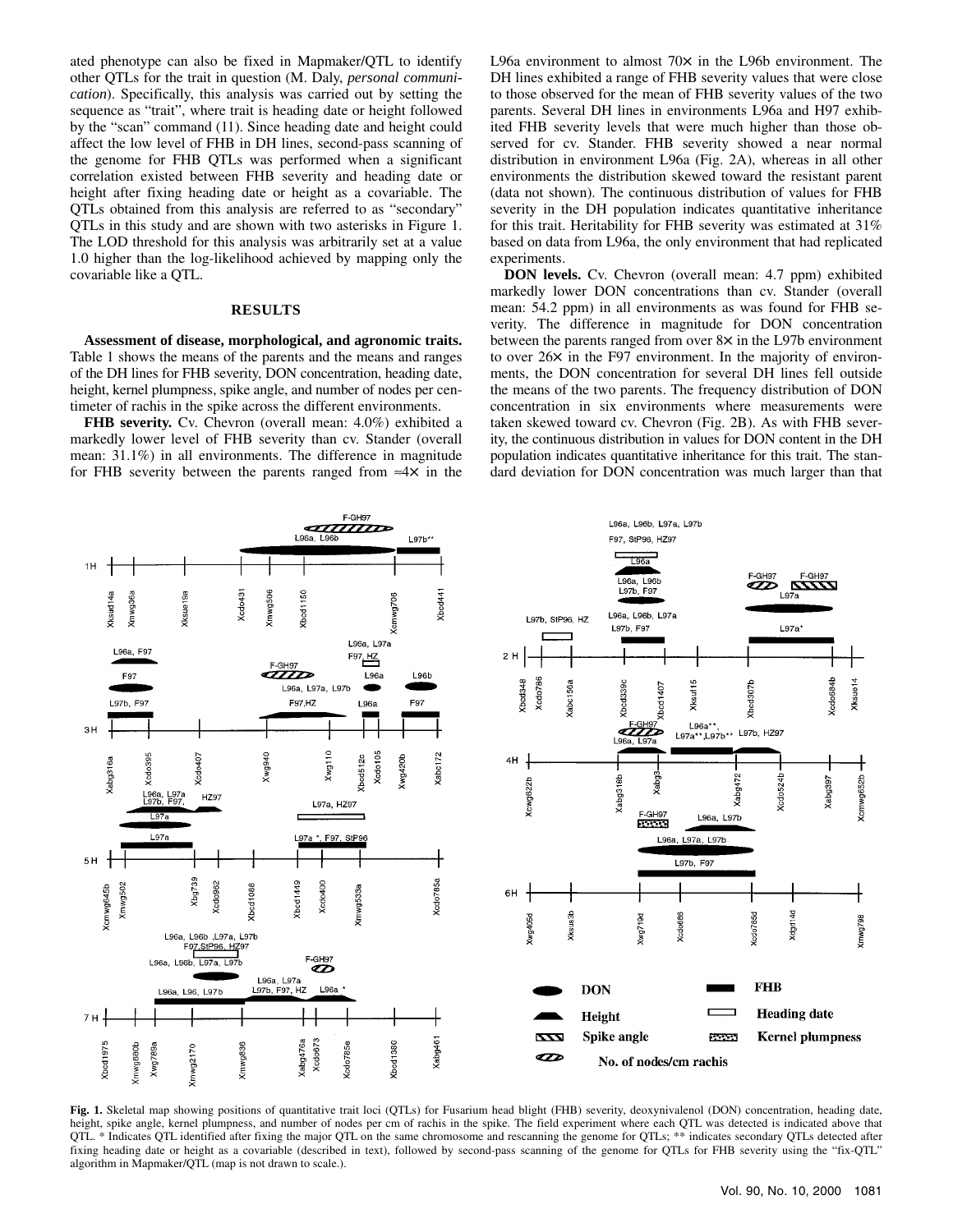for FHB severity in all environments, except L96b and H97 (Table 1). Heritability for DON concentration was estimated at 24.8% based on data from the replicated experiments in environment L96a.

**Heading date and plant height.** Cv. Chevron headed later (overall mean difference of ≈4 days) and was markedly taller (mean difference of  $\approx$ 26 cm) than cv. Stander (Table 1). Heading date for the DH population displayed a multipeak frequency distribution in all environments (data not shown) suggesting that this trait is controlled by a few major genes. Plant height displayed a nearly normal frequency distribution in the DH population with the mean lying at the parental midpoint value (data not shown). Heritability values for heading date and plant height were 92.3 and 47.3%, respectively, using data from the L96a environment.

**Spike angle and number of nodes per centimeter of rachis.** Cv. Stander (spike angle score: 1) has an erect to semi-erect spike, whereas cv. Chevron (spike angle score: 3) has a nodding spike that frequently bends downward to the peduncle. The mean spike angle of the DH population was almost exactly midway between the values for the two parents (spike angle score: 2.1) and the range was from 1 to 3. The average number of nodes per centimeter of rachis was similar for cvs. Stander (7.49) and Chevron (7.78). A wide range of values (between 3.2 and 9.1) was observed among the DHs, with a mean (7.32) slightly lower than that of the parents.

**Kernel plumpness.** The agronomically advanced cv. Stander (overall mean: 96.4% plump) had much plumper kernels than cv. Chevron (21.8% plump). The mean percentage of plump kernels in the DH population (79.2) was closer to that of cv. Stander than cv. Chevron.

TABLE 1. Means of cvs. Chevron and Stander and the doubled haploid (DH) lines for Fusarium head blight severity (FHB; given as % of infected kernels per spike), deoxynivalenol (DON) concentration of harvested grain (in parts per million), heading date (HD; days after planting), height (HT; in centimeters), kernel plumpness (KP; in grams), spike angle (SA), and number of nodes per centimeter of rachis (NN)

|            |                   |                 |              | DH        |               |                |  |  |  |  |
|------------|-------------------|-----------------|--------------|-----------|---------------|----------------|--|--|--|--|
| Trait      | Test site         | Chevron Stander |              | $Means^z$ | Range         | Standard error |  |  |  |  |
| <b>FHB</b> | L <sub>96</sub> a | 12.0            | 49.0         | 35.9      | $11.3 - 60.8$ | 0.71           |  |  |  |  |
|            | L96b              | 0.3             | 20.9         | $4.4*$    | $0.2 - 17$    | 0.28           |  |  |  |  |
|            | St.P96            | 1.6             | 14.1         | $3.7*$    | $0.8 - 13.0$  | 0.22           |  |  |  |  |
|            | L97a              | 7.3             | 54.0         | $20.2*$   | $7.6 - 53.2$  | 0.92           |  |  |  |  |
|            | L97b              | 1.6             | 25.6         | $7.9*$    | $0.8 - 33.3$  | 0.43           |  |  |  |  |
|            | F97               | 0.8             | 22.6         | $6.9*$    | $1.0 - 23.0$  | 0.36           |  |  |  |  |
|            | H97               | 4.7             | 31.8         | 16.6      | $2.4 - 60.8$  | 0.86           |  |  |  |  |
| <b>DON</b> | L <sub>96</sub> a | 7.5             | 77.9         | 39.7*     | $5.9 - 102$   | 1.49           |  |  |  |  |
|            | L96b              | 0.6             | 13.4         | $2.2*$    | $0.1 - 18$    | 0.21           |  |  |  |  |
|            | L97a              | 8.4             | 90.1         | $19.2*$   | $8.2 - 84.6$  | 2.15           |  |  |  |  |
|            | L97b              | 5.5             | 47.0         | 11.8*     | $1.1 - 38.2$  | 0.61           |  |  |  |  |
|            | F97               | 1.6             | 42.7         | 15.3      | $0 - 44.7$    | 0.80           |  |  |  |  |
|            | H97               | .               | .            | 8.0       | $0.7 - 27.0$  | 0.37           |  |  |  |  |
| HD         | L <sub>96</sub> a | 63.7            | 55.1         | 58.5      | $50 - 65$     | 0.36           |  |  |  |  |
|            | L96b              | 65.5            | 60.8         | 61.0      | $50 - 70$     | 0.38           |  |  |  |  |
|            | St.P96            | 35.8            | 31.6         | 36.6      | $30 - 44$     | 0.37           |  |  |  |  |
|            | L97a              | 62.0            | 60.0         | 60.3      | $52 - 66$     | 0.26           |  |  |  |  |
|            | L97b              | 62.0            | 60.0         | 61.5      | $54 - 70$     | 0.34           |  |  |  |  |
|            | F97               | 71.0            | 65.0         | 67.4      | $59 - 76$     | 0.30           |  |  |  |  |
|            | H97               | 154.8           | 148.2        | 150.9     | 135-167       | 0.52           |  |  |  |  |
| HT         | L <sub>96</sub> a | 96.1            | 75.4         | 87.4      | $70 - 110$    | 0.62           |  |  |  |  |
|            | L97a              | 110.0           | 85.0         | 97.3*     | $78 - 123$    | 0.66           |  |  |  |  |
|            | L97b              | 119.1           | 85.0         | 99.9      | $77 - 118$    | 0.62           |  |  |  |  |
|            | F97               | 99.2            | 72.6         | 86.1      | $63 - 104$    | 0.63           |  |  |  |  |
|            | H97               | 119.1           | 95.4         | 107.2     | $81 - 129$    | 0.81           |  |  |  |  |
| <b>KP</b>  | <b>F-GH98</b>     | 21.8            | 96.4         | 79.2      | $5 - 99.9$    | 1.74           |  |  |  |  |
| SA         | <b>F-GH98</b>     | 3               | $\mathbf{1}$ | 2.1       | $1 - 3$       | 0.06           |  |  |  |  |
| <b>NN</b>  | <b>F-GH98</b>     | 7.49            | 7.78         | 7.32      | $3.23 - 9.05$ | 0.04           |  |  |  |  |

 $z^*$  = data log transformed when scanning for quantitative trait loci.

**Correlation of traits.** FHB severity was consistently and positively correlated with DON concentration (Table 2). The correlation coefficients ranged from 0.408 in environment H97 to 0.729 in L97a. Heading date and plant height also were positively correlated in all environments, except F97. However, the *r* values between heading date and plant height were relatively low (with the highest  $r$  values at  $\langle 0.5 \rangle$ . FHB severity was negatively correlated with heading date in four of the six environments (Table 2). A strong negative correlation between FHB severity and plant height also was observed in four of five environments where plant height measurements were taken. DON content showed a negative correlation with heading date in five of the six environments. DON content and plant height were also negatively correlated in four out of five environments (Table 2). In general, later heading and taller lines exhibited lower levels of FHB and DON.

There was no correlation between any of the three traits measured in the greenhouse, i.e., node length, spike angle, and kernel plumpness (data not shown). The correlation of these traits with FHB or DON was not determined because of the substantial differences between the environmental conditions of the greenhouse





**Fig. 2.** Histograms showing the frequency distribution of **A,** Fusarium head blight severity (given as percent of infected kernels per spike) and **B,** deoxynivalenol (DON) concentration of harvested grain (in parts per million) of doubled haploid progeny grown in the L96a environment. P1 refers to cv. Chevron, and P2 refers to cv. Stander.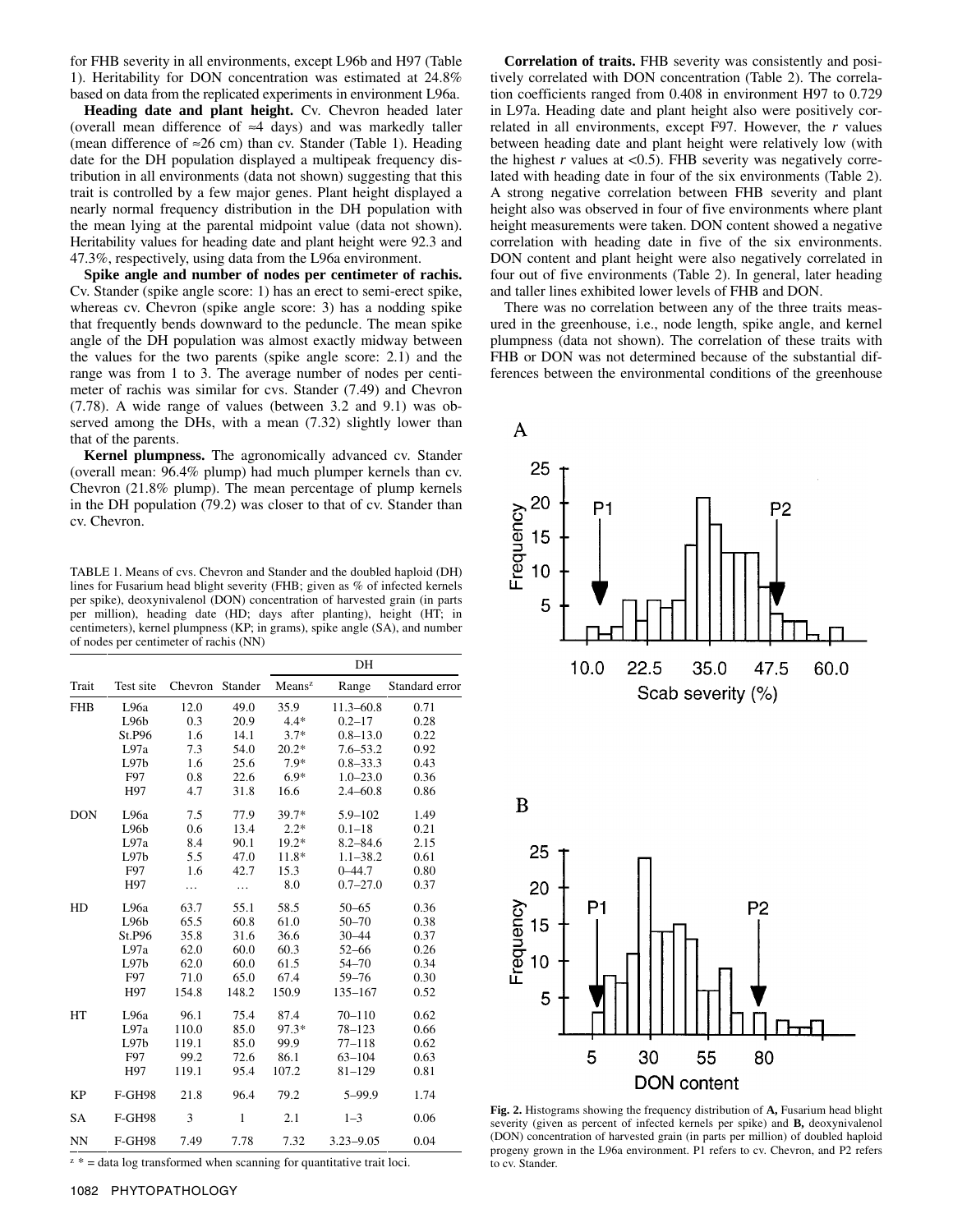where these traits were measured and the field where FHB severity and DON concentration were measured.

**RFLP map.** To systematically determine the chromosomal regions governing FHB resistance and the accumulation of DON in cv. Chevron, an RFLP framework map was constructed based on the cv. Chevron–Stander DH population. (Fig. 3). The map contains a total of 211 marker loci distributed among seven chromosomes and covers 1,026 centimorgans (cM). The identity of chromosomes was determined based on comparison with previously published barley maps (4,8). The order of loci in this map is in agreement with those of Graner et al. (4), Heun et al. (5), and Kleinhofs et al. (8). The molecular marker map constructed for the cv. Chevron–Stander population provides good coverage of the barley genome, except for gaps of more than 30 cM on chromosomes 4H and 5H.

**QTLs for FHB resistance, morphological, and agronomic traits.** Eight QTLs for FHB severity were initially identified (Table 3 and Fig. 1). These were located on chromosomes 2HS, 3HS, 3HL, 5HS, 5HL, 6HL, and 7HS. The number of QTLs for FHB severity varied among environments from none in H97 to five in F97. The phenotypic variance explained by the multiple QTLs ranged from 30.0% in L96b to 43.9% in F97. The QTL on chromosome 2HS defined by *Xbcd339c*-*Xbcd1407* was consistently detected in all five environments in North Dakota over the 2-year period. QTL analysis suggested the presence of more than one likelihood peak on this chromosome; thus, the "fix QTL" algorithm in Mapmaker/QTL was used to determine whether there was more than one QTL on this chromosome. Second-pass scanning revealed an additional QTL defined by *Xbcd307b*-*Xcdo684b* on the long arm of chromosome 2H based on data from environment L97a. The phenotypic variance of both QTLs on 2HS and 2HL was 27.4%; thus, 6.7% of this variance was explained by the QTL on 2HL. The two QTLs on chromosome 3HL are ≈30 cM apart from each other. One QTL on chromosome 5HS was detected between *Xmwg502* and *Xbg739* based on data from environment L97a. After fixing this QTL on the short arm and rescanning the genome, a new QTL peak was mapped between *Xbcd1449* and *Xmwg533a* on the long arm of chromosome 5H. This QTL fell within the same confidence boundary interval as the only QTL peak detected for environment StP96.

Most of the alleles conditioning lower FHB severity came from cv. Chevron. These included the QTLs on chromosomes 2HS, 2HL, 3HS, 5HL, 6HL, and 7HS (Table 3). Except for the QTL on 2HL identified by second-pass scanning, all of these QTLs were detected in more than one environment. The susceptible parent cv. Stander also had alleles that contributed to lower FHB severity. These were the QTLs on chromosomes 3HL and 5HS. All three of these QTLs were detected only in single environments, suggesting a large influence of the environment on the expression of these genes.

Nine QTLs for lower DON concentration were identified (Table 4 and Fig. 1). Eight of these overlapped with one for lower FHB severity. A QTL for lower DON on 2HL overlapped with the QTL for lower FHB on 2HL that was identified after second-pass scanning. The only QTL that did not overlap with a QTL for low FHB severity was on chromosome 1H between *Xcdo431* and *Xcmwg706*. The number of QTLs identified in the environments ranged from two (F97) to five (L96a). The phenotypic variances explained by the multiple QTLs ranged from 15.1% in F97 to 60.7% in L97a (Table 4).

Cv. Chevron was the parental source of the alleles for lower DON concentration on chromosomes 1HL, 2HS, 2HL, 3HS, 6HL, and 7HS. The alleles on 3HL and 5HS for lower DON concentration came from cv. Stander and were detected in single environments only.

Four QTLs for heading date were detected initially on chromosomes 2HS, 3HL, 5HL, and 7HS (Table 5 and Fig. 1). All four overlapped with QTLs for either or both FHB severity and DON concentration (Fig. 1). The QTLs between *Xbcd339c* and *Xbcd1407* on chromosome 2HS and between *Xwg789a* and *Xmwg836* on chromosome 7HS were detected in all trials (Table 5). Another QTL was identified on chromosome 2HS in environments L97b, StP96, and H97 after fixing the effect of the QTL between *Xbcd339C*-*Xbcd1407*. The 2HS QTL was not associated with QTLs for lower FHB severity or DON concentration.

Nine QTLs for plant height were identified (Table 6 and Fig. 1). At least one QTL was present on every chromosome, except 1H. The number of QTLs in the environments ranged from three to five. The phenotypic variance explained by the multiple QTLs ranged from 45.7% in F97 to 59.5% in L97b. Second-pass scanning for plant height QTLs was done on chromosomes 3HS and on 7HS which showed the presence of more than one likelihood peak. A new QTL on chromosome 3HLwas detected in environment L96a, which coincided with the QTL detected in environments L96b, L97b, F97, and HZ97. A new QTL also was identified on chromosome 7HL in environment L96a. This QTL was in the *Xabg476a*-*Xcdo785e* interval and was not detected in any other environment. Four plant height QTLs overlapped with QTLs for FHB severity and DON concentration (Fig. 1). These include those flanked by *Xbcd339c*-*Xbcd1407* on 2H, *Xabg316a*-*Xcdo395* on 3H, *Xmwg502*-*Xbg739* on 5H, and *Xcdo686*- *Xcdo785d* on 6HL.

One QTL was identified for kernel plumpness (Table 7 and Fig. 1) and was positioned in the *Xwg719d*-*Xabc156e* interval on chromosome 6HL. This QTL gave a phenotypic variance of 10% and partially overlapped with a QTL for low FHB severity and DON (Fig. 1).

One QTL was identified for spike angle (Table 7 and Fig. 1) and was positioned in the *Xcdo373*-*Xcdo684b* interval on chromosome 2HL. This QTL gave a phenotypic variance of 11% and partially overlapped with a QTL for low FHB severity and DON.

Five QTLs were detected for the number of nodes per centimeter of rachis (Table 7 and Fig. 1). These were located on chromosomes 1HL, 2HL, 3HL, 4HS, and 7HL. The multiple QTL model explained 45.8% of the phenotypic variation. The QTL on 2HL partially overlapped with QTLs for both FHB severity and DON, and the QTL on 1H partially overlapped with a QTL for DON (Fig. 1). The three other QTLs for the number of nodes per centimeter of rachis either partially (3H and 7H) or fully (4H) coincided with three different height QTLs.

TABLE 2. Correlation coefficients and *P* values among Fusarium head blight (FHB) severity, deoxynivalenol (DON) concentration, heading date (HD), and plant height (HT) evaluated at Langdon, North Dakota (L96a, L96b, L97a, and L97b), Fargo, North Dakota (F97), and Hangzhou, China (HZ97)<sup>z</sup>

| Experiment site   | Trait      | <b>DON</b> | HD          | HT          |
|-------------------|------------|------------|-------------|-------------|
| L <sub>96</sub> a | <b>FHB</b> | $0.675***$ | $-0.603***$ | $-0.280***$ |
|                   | <b>DON</b> | .          | $-0.401***$ | $-0.243**$  |
|                   | <b>HD</b>  | .          | .           | $0.442***$  |
| L96 <sub>b</sub>  | <b>FHB</b> | $0.519***$ | $-0.141$    | NT          |
|                   | <b>DON</b> | .          | $-0.531***$ | NT          |
| 1.97a             | <b>FHB</b> | $0.729***$ | $-0.531***$ | $-0.662***$ |
|                   | <b>DON</b> |            | $-0.490***$ | $-0.633***$ |
|                   | <b>HD</b>  | .          | .           | $0.371***$  |
| 1.97 <sub>b</sub> | <b>FHB</b> | $0.594***$ | $-0.572***$ | $-0.452***$ |
|                   | <b>DON</b> |            | $-0.435***$ | $-0.442***$ |
|                   | <b>HD</b>  | .          |             | $0.193*$    |
| F97               | <b>FHB</b> | $0.639***$ | $-0.206*$   | $-0.389***$ |
|                   | <b>DON</b> |            | $-0.139$    | $-0.373***$ |
|                   | HD         | .          | .           | 0.137       |
| H97               | <b>FHB</b> | $0.408***$ | $-0.112$    | $-0.011$    |
|                   | <b>DON</b> | .          | $0.320***$  | $-0.157$    |
|                   | HD         | .          |             | $0.222**$   |

 $z^*$ , \*\*, \*\*\*, and \*\*\*\* =  $P < 0.05$ , 0.01, 0.001, and 0.0001, respectively. NT indicates data not taken at these locations.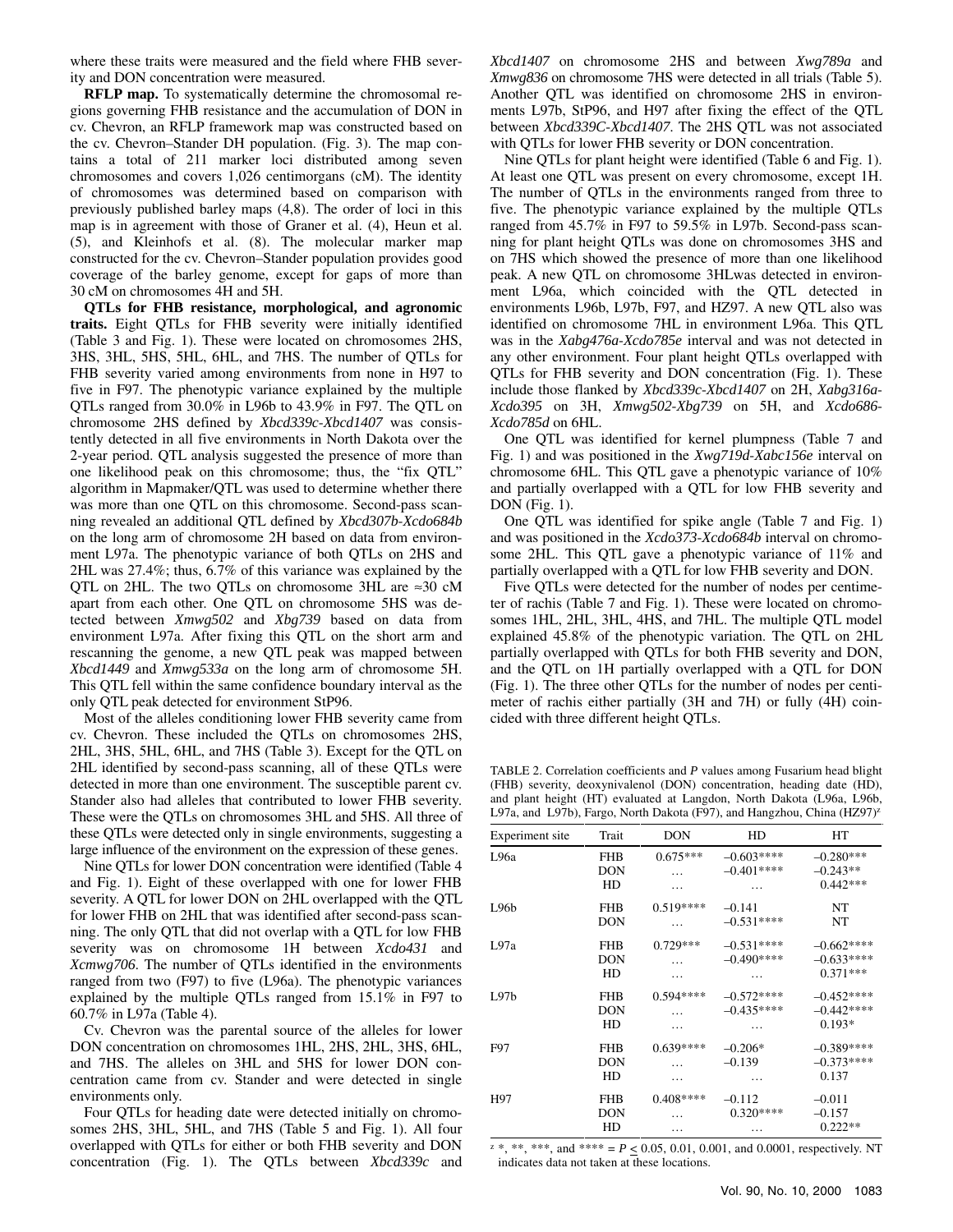**Second-pass scanning for FHB resistance QTLs.** Statistically, the actual genetic variation of FHB resistance can be revealed, at least partially, by taking into consideration the associated traits and using them as covariables. A second-pass scanning of the genome for FHB severity QTLs was therefore conducted when the correlation of FHB severity to heading date or plant height was significant at  $P = 0.05$ . This was performed by using the algorithm in Mapmaker/QTL to fix the effect of the associated trait as described previously.

Second-pass scanning of QTLs for FHB severity using heading date or plant height as covariables resulted in the disappearance of the QTL between *Xbcd339c*-*Xbcd1407* on 2HS in environments L96a, L96b, L97a, and L97b, but not in F97. The QTL between *Xbcd512c*-*Xcdo105* on 3H disappeared in environment L96a, and the QTL between *Xmwg36b*-*Xmwg836* on 7H disappeared in environments L96b and L97b. The 5HS QTL in L97a and the 5HL QTLs in F97 and StP96 also disappeared after second-pass scanning.



Fig. 3. Restriction fragment length polymorphism map constructed in a doubled haploid population derived from a cross between cvs. Chevron and Stander. Genetic distances in centimorgans (cM) are calculated based on Kosambi function (9). The upper portion is the short arm and the lower portion is the long arm. Approximate positions of centromeres are shown by the notation C.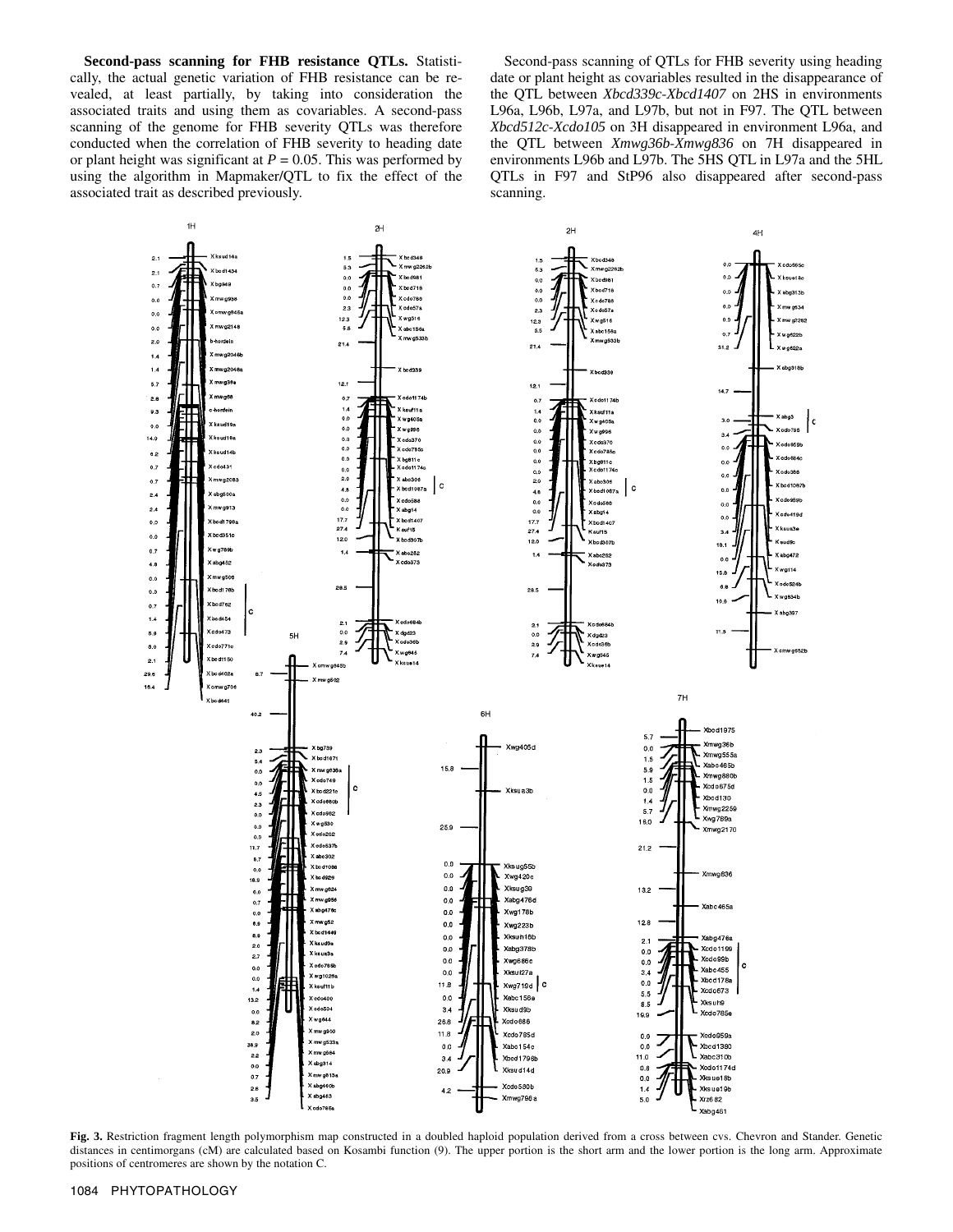Second-pass scanning revealed two new QTLs for FHB severity. One was detected in the L97b field trial, and it was mapped between *Xcmwg706* and *Xbcd441* on chromosome 1H (Fig. 1). This QTL is linked to QTLs for DON concentration and number of nodes per centimeter of rachis (Fig. 1). The allele of this QTL conferring lower FHB severity came from cv. Chevron. A second QTL was detected in environments L96a, L97a, and L97b, and it was mapped between *Xcdo959b* and *Xabg472* on chromosome 4H (Fig. 1). This allele also came from cv. Chevron.

### **DISCUSSION**

This paper reports the genetic mapping of QTLs associated with relatively low FHB severity and DON content in cv. Chevron, the most resistant six-rowed accession to FHB identified to date. QTLs for other morphological traits (heading date, plant height, spike angle, kernel plumpness, and kernel density) were also mapped to assess their potential effect on the level of FHB observed.

DH progeny were produced from the cv. Chevron–Stander cross to allow replications to be evaluated in different locations and over several years on the same set of homozygous genotypes. This is an important aspect in mapping determinants of FHB resistance, because the expression can be extremely variable in the field. FHB and DON data were obtained on DH progeny from seven environments in four locations where artificial inoculation and overhead irrigation were used to facilitate disease development over a 2-year period. Despite the use of DH progeny and replicated experiments in the same location, differences were observed among the trials for the number of QTL and genomic location of QTLs for the two FHB traits. Variability in the pathogen isolates is an unlikely explanation for the differences observed among the field experiments because the same isolates of *F. graminearum* were used in the inoculations and likely predominated in the nurseries at all North Dakota locations. The widest possible isolate differences would be those in China compared to the United States. However, even in the case of virulence differences in the pathogen among locations, no significant cultivar–isolate interactions have been detected indicating the lack of gene for gene interactions of host and pathogen (30). It is more likely that the variation in identified QTL results from genotype–environment interaction.

Nine QTLs each were associated with lower FHB severity and DON concentration and eight were shared between the two traits. This result is in agreement with previously reported positive correlations between these two traits (2,35). The lack of coincidence of the remaining one QTL for FHB severity and for DON concentration may be attributed to the variability of expression in different environments. It is also possible that the QTL for low FHB severity on chromosome 1 may represent a gene for Type III resistance. This type of resistance has been described in wheat and is thought to contribute to a reduction in the synthesis of DON or the rapid breakdown of DON (18). Controlled greenhouse inoculation tests will be needed to confirm the possible presence of a QTL contributing to putative Type III resistance.

Seven QTLs for FHB and six QTLs for DON coincided with QTLs for either or both heading date and plant height (Fig. 1). This agrees with the negative correlation observed between lower FHB severity or DON concentration and heading date or plant height in some of the trials (Table 2). The overlap between QTLs for FHB resistance and those for heading date and plant height could indicate one of two things. One, there may be linkage between genes for FHB resistance and genes for heading date or plant height. A second possibility is that the observed resistance may be a result of pleiotropic effects. Heading date and height are important factors in the development of FHB on plants. Although adequate amounts of inoculum and overhead irrigation were pro-

TABLE 3. Quantitative trait loci (QTL) for Fusarium head blight (FHB) severity, and chromosome location, percent phenotypic variance (VE), logarithm of odds (LOD), and parental source of the resistant allele for each QTL in each environment<sup>z</sup>

| $\cdots$               |                 |            |          | ÷        |                  |          |           |          |          |          |          |          |          |          |
|------------------------|-----------------|------------|----------|----------|------------------|----------|-----------|----------|----------|----------|----------|----------|----------|----------|
|                        |                 |            | L96a     |          | L96 <sub>b</sub> |          | L97a      |          | L97b     |          | F97      |          | StP96    |          |
| OTL marker interval    | Chromosome      | <b>LOD</b> | VE       | LOD      | VE               | LOD      | <b>VE</b> | LOD      | VE       | LOD      | VE       | LOD.     | VE       | Source   |
| Xbcd339c-Xbcd1407      | 2 <sub>HS</sub> | 4.58       | 13.7     | 4.26     | 12.8             | 4.08     | 20.7      | 3.85     | 11.8     | 5.13     | 15.2     | $\cdot$  | $\cdots$ | ⌒<br>U   |
| Xbcd307b-Xcdo684b      | 2HL             | $\cdots$   | $\cdots$ | $\cdots$ | $\cdots$         | 5.63     | 27.4      | $\cdots$ | .        | $\cdots$ | $\cdots$ | $\cdots$ | $\cdots$ |          |
| Xabg316a-Xcdo395       | 3HS             | $\cdots$   | $\cdots$ | $\cdots$ | $\cdots$         | $\cdots$ | .         | 3.55     | 10.8     | 4.80     | 16.0     | $\cdots$ | .        |          |
| $Xbcd512c$ - $Xcd0105$ | 3HL             | 2.43       | 7.5      | $\cdots$ | $\cdots$         | $\cdots$ | .         | $\cdots$ | $\cdots$ | $\cdots$ | $\cdots$ | $\cdots$ | $\cdots$ |          |
| Xwg420b-Xabc172        | 3HL             | $\cdots$   | $\cdots$ | $\cdots$ | $\cdots$         | $\cdots$ | .         | $\cdots$ | $\cdots$ | 3.01     | 9.5      | $\cdots$ | $\cdots$ |          |
| Xmwg502-Xbg739         | 5HS             | $\cdots$   | $\cdots$ | $\cdots$ | $\cdots$         | 3.30     | 17.3      | $\cdots$ | $\cdots$ | $\cdots$ | $\cdots$ | $\cdots$ | $\cdots$ |          |
| Xbcd1449-Xmwg533a      | 5HL             | $\cdots$   | $\cdots$ | $\cdots$ | $\cdots$         | 5.23     | 26.2      | $\cdots$ | $\cdots$ | 2.2      | 7.4      | 2.85     | 13.6     | C        |
| Xwg719d-Xcdo785d       | 6HL             | $\cdots$   | $\cdots$ | $\cdots$ | $\cdots$         | $\cdots$ | .         | 2.49     | 10.0     | 3.16     | 9.7      | $\cdots$ | .        | ⌒        |
| Xmwg36b-Xmwg836        | 7HS             | 6.18       | 21.3     | 3.11     | 12.8             | $\cdots$ | .         | 4.39     | 13.2     | $\cdots$ | .        | $\cdots$ | $\cdots$ | C        |
| Multi-QTL model        | $\cdots$        | 15.0       | 41.3     | 9.21     | 30.0             | 7.43     | 34.7      | 14.9     | 39.5     | 17.0     | 43.9     | $\cdot$  | $\cdots$ | $\cdots$ |
|                        |                 |            |          |          |                  |          |           |          |          |          |          |          |          |          |

<sup>z</sup> Loci whose LOD and VE values are shown in plain text represent QTLs detected using the entire map: those in bold are QTLs detected after fixing the effect of the main QTL on the specific chromosome and rescanning the genome for QTLs. The phenotypic variance of these QTLs include the effect of both the original and new QTLs. VE values for the multi-QTL model do not include the VE for QTLs detected after second-pass scanning.  $C = cv$ . Chevron and  $S = cv$ . Stander.

| TABLE 4. Quantitative trait loci (QTLs) for deoxynivalenol (DON) concentration, and chromosome location, logarithm of odds (LOD), percent phenotypic |  |  |  |  |  |  |
|------------------------------------------------------------------------------------------------------------------------------------------------------|--|--|--|--|--|--|
| variance (VE), and parental source of the resistant allele for each QTL in each environment <sup>2</sup>                                             |  |  |  |  |  |  |

|                     |            |          | L96a      |          | L96b      |          | L97a     | L97b       |           | F97      |          |          |
|---------------------|------------|----------|-----------|----------|-----------|----------|----------|------------|-----------|----------|----------|----------|
| OTL marker interval | Chromosome | LOD      | <b>VE</b> | LOD      | <b>VE</b> | LOD      | VE       | <b>LOD</b> | <b>VE</b> | LOD      | VE       | Source   |
| Xcdo431 - Xcmwg706  | 1HL        | 2.08     | 6.5       | 2.29     | 11.1      | $\cdots$ | $\cdots$ | .          | $\cdots$  | $\cdots$ | $\cdots$ | C        |
| Xbcd339c-Xbcd1407   | 2HS        | 4.92     | 14.8      | 7.25     | 21.6      | $\cdots$ | $\cdots$ | 6.9        | 19.9      | 2.66     | 9.6      | C        |
| Xbcd307b-Xcdo684b   | 2HL        | $\cdots$ | $\cdots$  | $\cdots$ | $\cdots$  | 3.44     | 18.9     | $\cdots$   | $\cdots$  | $\cdots$ | $\cdots$ | C        |
| Xabg316a-Xcdo395    | 3HS        | $\cdots$ | $\cdots$  | $\cdots$ | $\cdots$  | $\cdots$ | $\cdots$ | $\cdots$   | $\cdots$  | 2.64     | 8.5      | C        |
| Xbcd512c-Xcdo105    | 3HL        | 2.27     | 7.8       | $\cdots$ | $\cdots$  | $\cdots$ | $\cdots$ | .          | $\cdots$  | $\cdots$ | $\cdots$ |          |
| Xwg420b-Xabc172     | 3HL        | $\cdots$ | $\cdots$  | 2.4      | 8.2       | $\cdots$ | $\cdots$ | $\cdots$   | $\cdots$  | $\cdots$ | $\cdots$ |          |
| Xmwg502-Xbg739      | 5HS        | $\cdots$ | $\cdots$  | $\cdots$ | $\cdots$  | 3.82     | 20.1     | .          | $\cdots$  | $\cdots$ | $\cdots$ |          |
| Xwg719d-Xcdo785d    | 6HL        | 2.17     | 8.2       | $\cdots$ | $\cdots$  | 2.04     | 11.9     | 2.04       | 7.4       | $\cdots$ | $\cdots$ | $\sim$   |
| Xwg789a-Xmeg836     | 7HS        | 3.18     | 8.9       | 3.58     | 11.5      | 3.11     | 23.1     | 3.31       | 10.1      | $\cdots$ | $\cdots$ | C        |
| Multi-OTL model     | $\cdots$   | 13.87    | 37.1      | 18.22    | 48.1      | 14.19    | 60.7     | 13.5       | 36.3      | 4.58     | 15.1     | $\cdots$ |

 $z S = cv$ . Stander and  $C = cv$ . Chevron.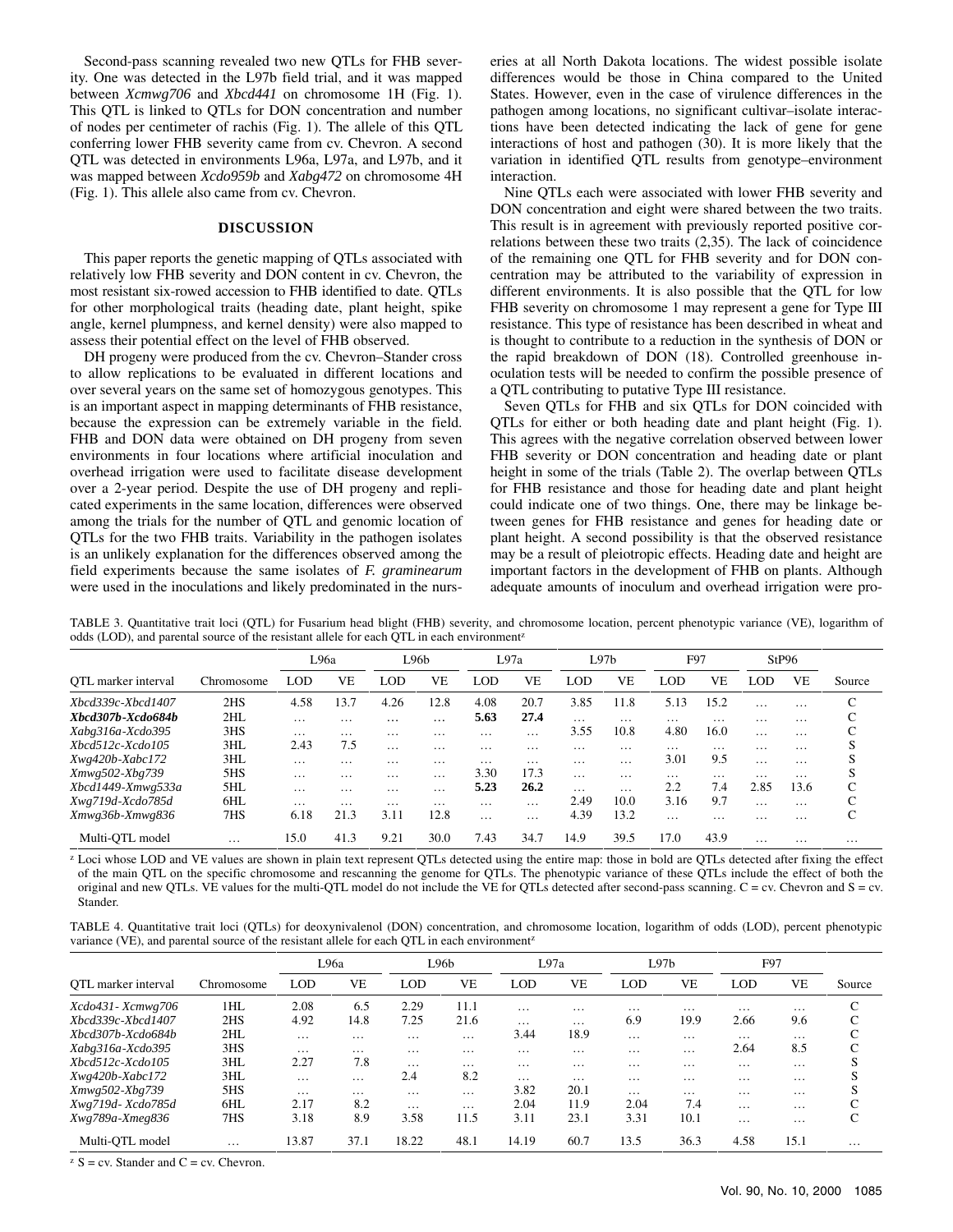vided throughout the heading period of the DH lines, some late heading lines may have escaped the most favorable period for infection in the field and therefore had lower FHB. Shorter plants usually have higher disease levels because they are closer to the *Fusarium* inoculum originating from the soil surface (18). Moreover, short-statured plants often stay wet longer because of their close proximity to the sometimes saturated soil surface. The possible confounding effects of traits like heading date and plant height on FHB development are difficult to resolve in the field. To determine their true effect on FHB severity, the DH population should be evaluated in uniform and strictly controlled inoculation studies in the greenhouse or growth chamber.

The "fix-QTL" algorithm in Mapmaker/QTL was used to perform a second-pass scanning for QTLs contributing to FHB severity when heading date or plant height were significantly  $(P \le 0.05)$  correlated with FHB severity. This analysis is usually applied when some portion of a phenotypic variance can be explained by another trait (M. Daly, *personal communication*). Second-pass scanning removes the part of the variance that is explained by the associated trait so the genetic basis becomes more evident. When heading date or height was used as a covariable in second-pass scanning for QTLs for FHB severity, the QTLs on chromosomes 2HS, 5HS, 5HL, and 7HS disappeared in some of the field trials. Interestingly, two new QTLs that were not detected in the first-pass scanning were identified, *xcmwg701*-*xbcd441* on chromosome 1H and *Xcdo959b*-*Xabg472* on chromosome 4H (Fig. 1).

FHB resistance in cv. Chevron was also mapped genetically by de la Pena et al. (2) in a parallel study conducted in Minnesota. In that study, cv. Chevron was crossed with a susceptible elite breeding line M69 and 101  $F_{4:7}$  families were used in mapping. Using a map consisting of 96 loci, eight QTLs for FHB severity and two QTLs for DON content were identified. Both QTLs for DON content overlapped with two of the QTLs for FHB severity. All alleles conditioning lower FHB severity were from cv. Chevron. The eight QTL intervals for FHB severity include *abg452 abg74* on 1H, *abc311*-*mwg858* on 2H, *mwg887*-*abc306* on 2H, *abg14*-*abg619* on 2H, *abc171*-*cdo395* on 3H, *abg705*-*abc303* on 4H, *cdo400*-*cdo59* on 5H, and *mwg530*-*mwg564* on 7H. Seven of these eight FHB QTL intervals are in the same chromosome region as five QTL intervals for FHB or DON detected in this study based on the presence of a common marker in each QTL interval. For example, the markers *abg452*, *abc306*, *abg14*, and *abc171* are found in the QTL intervals on 1H (for DON), 2HS, 2HS, and 3HS, respectively. Two other QTL intervals identified by de la Pena et al. (*mwg530*-*mwg564* and *abg705*-*abc303*) contain markers on the barley consensus map that are linked to at least one RFLP marker within the FHB resistance QTL intervals on chromosomes 7H and 4H, respectively (2). Only one of the eight QTLs identified by de la Pena et al. (on chromosome 2H between *abc311*-*mwg858*) (2) did not have a corresponding QTL interval in this study.

Only one of the eight QTLs for FHB severity identified by de la Pena et al. (*abc311*-*mwg858* on 2H) (2) overlapped with a QTL for heading. This was in contrast to this study where four of nine QTLs for FHB overlapped with a QTL for heading. The different results obtained between the two studies may be due to a number of factors including genotype–environment interactions, differences in the genotypes of the susceptible parents, and perhaps the type of population (DH vs. recombinant inbred lines) used.

It may be concluded from the results of these two studies that it is likely the QTL on chromosome 2H between *Xbcd339c* and *Xbcd1407* does not contain genes for FHB resistance per se because in both studies this QTL was associated with a heading date QTL. This region is also known to contain the *Vrs1* locus for two

TABLE 5. Quantitative trait loci (QTLs) for heading date, and chromosome location, percent phenotypic variance (VE), logarithm of odds (LOD), and parental source of the allele contributing to late heading for each QTL in each environment<sup>z</sup>

|                        |            | L96a       |          | L96b |          | L97a     |          | L97 <sub>b</sub> |          | F97      |          | StP96    |                   | HZ   |      |          |
|------------------------|------------|------------|----------|------|----------|----------|----------|------------------|----------|----------|----------|----------|-------------------|------|------|----------|
| OTL marker interval    | Chromosome | <b>LOD</b> | VE       | LOD  | VE       | LOD      | VE       | LOD              | VE       | LOD      | VЕ       | LOD      | VF.               | LOD  | VE   | Source   |
| Xbcd339c-Xbcd1407      | 2HS        | 5.42       | 16.0     | 4.17 | 16.7     | 5.26     | 15.6     | 5.22             | 15.5     | 7.18     | 20.6     | 2.53     | 11.8              | 4.00 | 12.3 | S        |
| Xcdo786-Xabc156a       | 2HS        | $\cdots$   | $\cdots$ | .    | $\cdots$ | $\cdots$ | $\cdots$ | 6.79             | 19.6     | $\cdots$ | $\cdots$ | 4.72     | 19.8              | 6.36 | 19.1 | C        |
| $Xbcd512c$ - $Xcd0105$ | 3HL        | 2.33       | 7.2      |      |          | 2.51     | 7.8      |                  |          | 3.76     | 11.4     |          | $\cdots$          | 3.16 | 9.9  | C        |
| Xmwg533b-Xmwg584       | 5HL        | $\cdot$    | $\cdots$ | .    | .        | 2.71     | 16.5     | $\cdots$         | $\cdots$ | $\cdots$ | $\cdots$ | $\cdots$ | $\cdot\cdot\cdot$ | 3.08 | 9.6  | C        |
| Xwg789a-Xmwg836        | 7HS        | 8.94       | 34.3     | 2.28 | 112      | 5.92     | 20.7     | 3.77             | 11.4     | 5.52     | 21.5     | 12.56    | 59.0              | 8.69 | 33.0 | S        |
| Multi-OTL model        | $\cdots$   | 20.9       | 58.5     | 11.4 | 43.8     | 19.3     | 57.5     | 10.1             | 27.8     | 21.0     | 55.8     | 18.6     | 70.8              | 23.0 | 60.0 | $\cdots$ |

<sup>z</sup> Loci whose LOD and VE values are shown in plain font represent QTLs detected using the entire map; those in bold are QTLs detected after fixing the effect of the main QTL on the specific chromosome and rescanning the genome for QTLs. The phenotypic variance of these QTLs include the effect of both the original and new QTLs. S = cv. Stander; C = cv. Chevron. The VE values for the multi-QTL model do not include the VE for QTLs detected after second-pass scanning.

TABLE 6. Quantitative trait loci (QTLs) for plant height, and chromosome location, logarithm of odds (LOD), percent phenotypic variance (VE), and parental source of the allele contributing to increased plant height for each QTL in each environment<sup>z</sup>

|                     |                 |          | L96a      |          | L96b     | L97b       |                   | F97      |          |          | HZ       |        |
|---------------------|-----------------|----------|-----------|----------|----------|------------|-------------------|----------|----------|----------|----------|--------|
| OTL marker interval | Chromosome      | LOD      | <b>VE</b> | LOD      | VE       | <b>LOD</b> | VE                | LOD      | VE       | LOD      | VE       | Source |
| Xbcd339c-Xbcd1407   | 2 <sub>HS</sub> | 2.81     | 10.4      | $\cdots$ | $\cdots$ | $\cdots$   | $\cdot\cdot\cdot$ | .        | $\cdots$ | $\cdots$ | $\cdots$ | S      |
| Xabg316a-Xcdo395    | 3HS             | 3.31     | 10.2      | $\cdots$ | $\cdots$ |            | $\cdots$          | .        | $\cdots$ | 2.71     | 8.5      | S      |
| Xwg940-Xmwg813c     | 3HL             | 3.79     | 9.3       | 4.21     | 17.0     | 3.93       | 15.7              | 5.90     | 17.9     | 3.61     | 11.9     | S      |
| Xabg318b-Xabg3      | 4HS             | 2.42     | 9.1       | 2.29     | 8.4      | $\cdots$   | $\cdots$          | $\cdots$ | $\cdots$ | .        | $\cdots$ |        |
| Xabg472-Xcdo524b    | 4HL             | .        | .         | $\cdots$ | $\cdots$ | 2.41       | 8.9               | .        | $\cdots$ | 1.68     | 5.1      | C      |
| Xmwg502-Xbg739      | 5HS             | 1.65     | 8.0       | 2.86     | 14.8     | 3.9        | 21.6              | 3.39     | 17.9     | $\cdots$ | $\cdots$ | C      |
| $Xcdo962-Xabc302$   | 5HL             | $\cdots$ | .         | $\cdots$ | $\cdots$ | $\cdots$   | $\cdots$          | $\cdots$ | $\cdots$ | 4.22     | 15.0     | C      |
| Xcdo686-Xcdo785d    | 6HL             | 2.42     | 10.1      | $\cdots$ | $\cdots$ | 3.03       | 13.0              | .        | $\cdots$ | .        | $\cdots$ |        |
| Xmwg836-Xabg476a    | 7HS             | 5.36     | 17.6      | 5.42     | 18.1     | 5.36       | 20.7              | 5.28     | 20.0     | 9.89     | 31.3     | S      |
| Xabg476a-Xcdo785e   | 7HL             | 3.24     | 8.2       | $\cdots$ | $\cdots$ | $\cdots$   | $\cdots$          | .        | $\cdots$ | $\cdots$ | $\cdots$ | S      |
| Multi-OTL model     | $\cdots$        | 17.0     | 48.2      | 15.88    | 50.7     | 18.64      | 59.5              | 15.06    | 45.7     | 20.78    | 53.0     | .      |

<sup>z</sup> Loci whose LOD and VE values are shown in plain text represent QTLs detected using the entire map; those in bold are QTLs detected after fixing the effect of the main QTL on the specific chromosome and rescanning the genome for QTLs. The phenotypic variance of these QTLs include the effect of both the original and new QTLs. The VE values for the multi-QTL model do not include the VE for QTLs detected after second-pass scanning.  $S = cv$ . Stander and  $C =$ cv. Chevron.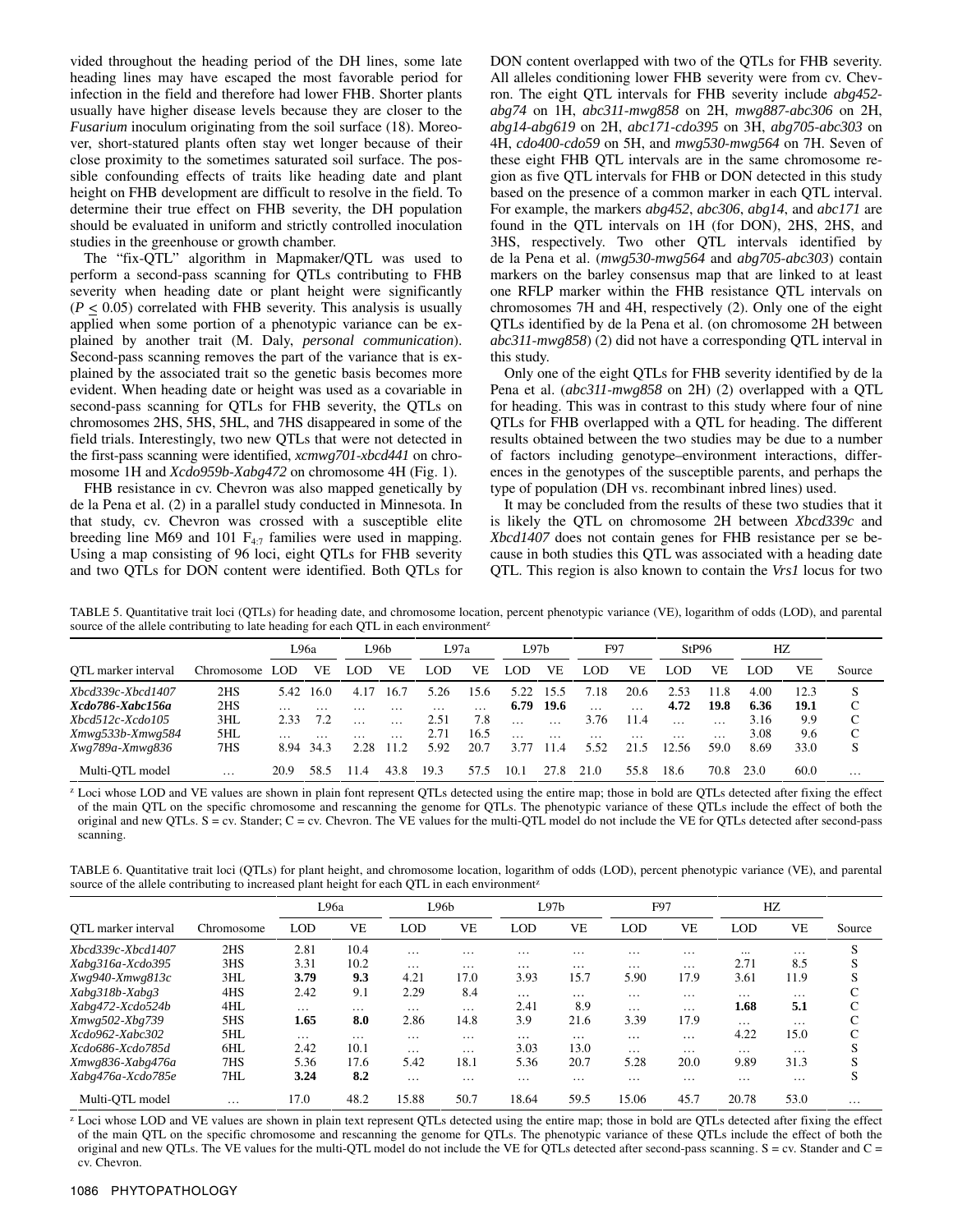six-row type that is linked to a heading date QTL with a large effect (7). Of the four other QTLs that disappeared after secondpass scanning, the intervals *Xbcd1449*-*Xmwg533a* on chromosome 5H and *Xmwg789a*-*Xmwg836* on chromosome 7H were not associated with late heading in de la Pena et al.'s (2) study and need to be tested further. The two other QTLs for lower FHB severity (*Xbc512c*-*Xcdo105* on 3HL and *Xmwg502*-*Xbg739* on 5H) were from the susceptible parent cv. Stander. Although cv. Stander is early heading and short, these QTL intervals contained cv. Stander alleles that contributed to later heading and increased height.

In this study, FHB QTLs with large phenotypic variances (for example, *Xbcd339c*-*Xbcd1407* on 2HS, *Xmwg502*-*Xbg739* on 5HS, and *Xmwg36b*-*Xmwg836* on 7H) were associated with QTLs for heading date and plant height; thus, it is possible that QTLs with major effects for FHB resistance per se do not exist specifically in cv. Chevron. The QTL intervals *Xcmwg706*-*Xbcd441* on chromosome 1H, *Xbcd307b*-*Xcdo684b* on chromosome 2H, and *Xcdo959b*-*Xabg472* on chromosome 4H were not associated with heading date or plant height QTLs and may be useful for markerassisted selection. However, these QTLs had relatively small effects in this study. A critical future study would be to test the effectiveness of these QTLs in a background without the QTLs for late heading and tall plant height.

QTLs for other morphological traits (i.e., spike angle, kernel plumpness, number of nodes per centimeter of rachis) were mapped in this study and partially overlapped with QTLs for FHB resistance or DON content. Zhu et al. (35) mapped QTLs for FHB resistance and other morphological traits including inflorescence structure, average distance between seeds within the inflorescence, and lateral floret size in a DH population derived from the two-rowed parent cvs. Gobernadora and CMB643. They found that all but two of the FHB resistance QTLs identified coincided with QTLs for one or more of these morphological traits. Zhu et al. (35) concluded that plant architectural features are important determinants in the development of FHB on barley.

Waldron et al. (32) recently reported mapping of QTLs for FHB resistance in wheat. Five QTLs were detected: one each on chromosomes 2A, 3B, and 4B and two on 6B. The percent phenotypic variance explained by these QTLs ranged from 3.9 to 15.4%. Their study differed from all the studies done in barley thus far in that their experiments were conducted in the greenhouse rather than in the field.

The information obtained in this study and other FHB resistance mapping studies in barley (2,32) should be useful for breeding because it provides breeders with information on QTLs to select for or against. Marker-assisted selection for this trait will overcome the difficulties of FHB assessments associated with the variable expression of resistance in different environments. The findings from this study that the QTLs contributing major effects on FHB resistance overlap with QTLs for late heading and increased plant height in cv. Chevron highlights another important

TABLE 7. Quantitative trait loci (QTLs) for kernel plumpness (KP), spike angle (SA), and number of nodes per centimeter of rachis (NN), and chromosome location, logarithm of odds (LOD), and percent phenotypic variance (VE)

| Trait     | OTL marker interval                                                                       | Chromosome                       | <b>LOD</b>                           | VE                                |
|-----------|-------------------------------------------------------------------------------------------|----------------------------------|--------------------------------------|-----------------------------------|
| KP        | Xwg719d-Xabc156e                                                                          | 6HL                              | 2.83                                 | 9.9                               |
| <b>SA</b> | Xcdo373-Xcdo684b                                                                          | 2HL                              | 2.74                                 | 11.1                              |
| <b>NN</b> | Xbcd402a-Xmwg706<br>$Xbcd307b-Xabc252$<br>Xwg940-Xabg4<br>Xabg318b-Xabg3<br>Xcdo673-Xdgh9 | 1HL<br>2HI.<br>3HL<br>4HS<br>7HL | 2.19<br>4.38<br>2.64<br>2.15<br>2.16 | 7.0<br>13.5<br>14.4<br>8.3<br>7.1 |
|           | Multi-OTL model                                                                           | .                                | 15.21                                | 45.8                              |

contribution of QTL mapping in breeding. Based on phenotypic selection alone, a breeder using cv. Chevron as the resistant parent may select for resistance for several generations but may not be able to produce a resistant variety that also carries the desired traits of early heading, short stature, plump kernels, or six-rowed type.

## **ACKNOWLEDGMENTS**

This project was partially supported by the North American Barley Mapping Project (NABGMP), American Malting Barley Association, Busch Agricultural Resources Inc., and Hatch Funds 644. We thank D. Rasmusson for conducting the field experiments in St. Paul, MN in 1996, E. Frost for technical assistance in the laboratory experiments, J. Menert for assistance with the greenhouse inoculations and screening, and P. Byrne for his comments on the manuscript.

#### **LITERATURE CITED**

- 1. Chen, F., and Hayes, P. M. 1989. A comparison of *Hordeum bulbosum*mediated haploid production efficiency in barley using in vitro floret and tiller culture. Theor. Appl. Genet. 77:701-704.
- 2. de la Pena, R. C., Smith, K. P., Capettini, F., Rasmusson, D. C., Gallo-Meagher, M., Dill-Macky, R., Somers, D. A., and Muehlbauer, G. J. 1999. Quantitative trait loci associated with resistance to Fusarium head blight and kernel discoloration in barley. Theor. Appl. Genet. 99:561-569.
- 3. Gill, K. S., Lubbers, E. L., Gill, B. S., Raupp, W. J., and Cox, T. S. 1991. A genetic linkage map of *Triticum tauschii* (DD) and its relationship to the D genome of bread wheat (AABBDD). Genome 34:362-374.
- 4. Graner, A., Jahoor, A., Schondelmaier, J., Siedler, H., Pillen, K., Fischbeck, G., Wenzel, G., and Hermann, R. G. 1991. Construction of an RFLP map of barley. Theor. Appl. Genet. 83:250-256.
- 5. Heun, M., Kennedy, A. E., Anderson, J. A., Lapitan, N. L. V., Sorrells, M. E., and Tanksley, S. D. 1991. Construction of a restriction fragment length polymorphism map for barley. Genome 34:437-447.
- 6. Joffe, A. 1986. *Fusarium* Species: Their Biology and Toxicology. John Wiley & Sons, New York.
- 7. Kjaer, B., and Jensen, J. 1996. Quantitative trait loci for grain yield and yield components in a cross between a six-rowed and a two-rowed barley. Euphytica 90:39-48.
- 8. Kleinhofs, A., Kilian, A., Saghai Maroof, M. A., Biyashev, R. M., Hayes, P. M., Chen, F. Q., Lapitan, N., Fenwick, A., Blake, T. K., Kanazin, V., Ananiev, E., Dahleen, L., Kudrna, D., Bollinger, J., Knapp, S. J., Liu, B., Sorrells, M., Heun, M., Franckowiak, J. D., Hoffman, D., Skadsen, R., and Steffenson, B. J. 1993. A molecular, isozyme and morphological map of the barley (*Hordeum vulgare*) genome. Theor. Appl. Genet. 86:705-712.
- 9. Kosambi, D. D. 1944. The estimation of map distances from recombination values. Ann. Eugen. 12:172-175.
- 10. Lander, E. S., and Botstein, D. 1989. Mapping Mendelian factors underlying quantitative traits using RFLP linkage maps. Genetics 121:185-199.
- 11. Lander, E. S., Green, P., Abrahamson, J., Barlow, A., Daly, M. J., Lincoln, S. E., and Newburg, L. 1987. MAPMAKER: An interactive computer package for constructing primary linkage maps of experimental and natural populations. Genomics 1:174-181.
- 12. Lincoln, S., Daly, M., and Lander, E. 1992. Mapping genes controlling quantitative traits with Mapmaker/QTL 1.1. 2nd ed. Whitehead Inst. Tech. Rep.
- 13. Linde-Laursen, I., Heslop-Harrison, J. S., Shepherd, K. W., and Taketa, S. 1997. The barley genome and its relationship with the wheat genomes: A survey with an internationally agreed recommendation for barley chromosome nomenclature. Hereditas 126:1-16.
- 14. Lynch, M., and Wash, B. 1997. Genetics and analysis of quantitative traits. Sinauer Associates Inc., Sunderland, MA.
- 15. Ma, Z.-Q., and Sorrells, M. E. 1995. Genetic analysis of fertility restoration in wheat using restriction fragment length polymorphisms. Crop Sci. 35:1137-1143.
- 16. Mathre, D. E. 1997. A Compendium of Barley Diseases. The American Phytopathological Society, St. Paul, MN.
- 17. McMullen, M. D., and Louie, R. 1989. The linkage of molecular markers to a gene controlling the symptom response in maize to maize dwarf mosaic virus. Mol. Plant-Microbe Interact. 2:309-314.
- 18. Mesterhazy, A. 1995. Types and components of resistance to *Fusarium* head blight of wheat. Plant Breeding 114:377-386.
- 19. Parry, D. W., Jenkinson, P., and McLeod, L. 1995. *Fusarium* ear blight (scab) in small grain cereals: A review. Plant Pathol. 44:207-238.
- 20. Paterson, A. H., Lander, E. S., Hewitt, J. D., Peterson, S., Lincoln, S. E., and Tanksley, S. D. 1988. Resolution of quantitative traits into